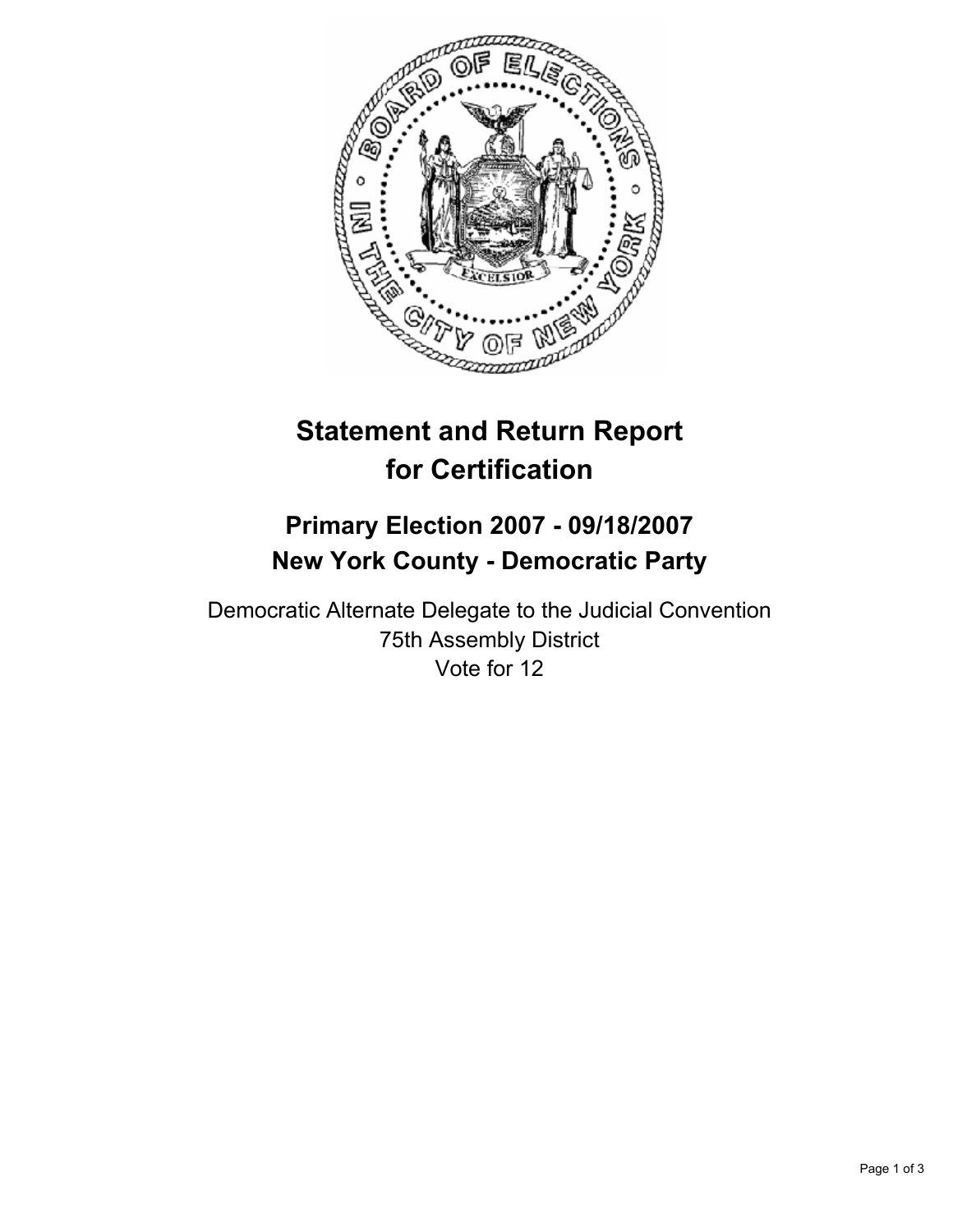

## **Assembly District 75**

| <b>EMERGENCY</b>        | 5      |
|-------------------------|--------|
| ABSENTEE/MILITARY       | 99     |
| <b>AFFIDAVIT</b>        | 12     |
| <b>JAMES R GROGAN</b>   | 1,295  |
| <b>JUDY RICHHEIMER</b>  | 1,318  |
| <b>JOHN AMODEO</b>      | 1,189  |
| <b>MARC KRASNOW</b>     | 1,219  |
| RIGINA A HOGAN          | 1,258  |
| <b>GLORIA SUKENICK</b>  | 1,319  |
| <b>ESTELLE D KATZ</b>   | 1,348  |
| <b>CAROL CRAMER</b>     | 1,273  |
| <b>JOSEPH WALSH</b>     | 1,184  |
| PHYLLIS GONZALEZ        | 1,247  |
| PHILOINE FRIED          | 697    |
| <b>EDITH FILOSA</b>     | 725    |
| <b>HOPE BERNSTEIN</b>   | 783    |
| <b>RUTH SHAPIRO</b>     | 769    |
| <b>GILBERT FLORES</b>   | 610    |
| <b>ELI STERN</b>        | 584    |
| <b>BERENICE BUSSON</b>  | 588    |
| <b>GERALDINE RUSSO</b>  | 651    |
| <b>MALKA RABINOWITZ</b> | 591    |
| <b>JOAN SHAW</b>        | 614    |
| PHYLLIS R WHITMAN       | 599    |
| DOROTHY TOBACMAN        | 491    |
| <b>Total Votes</b>      | 20,352 |